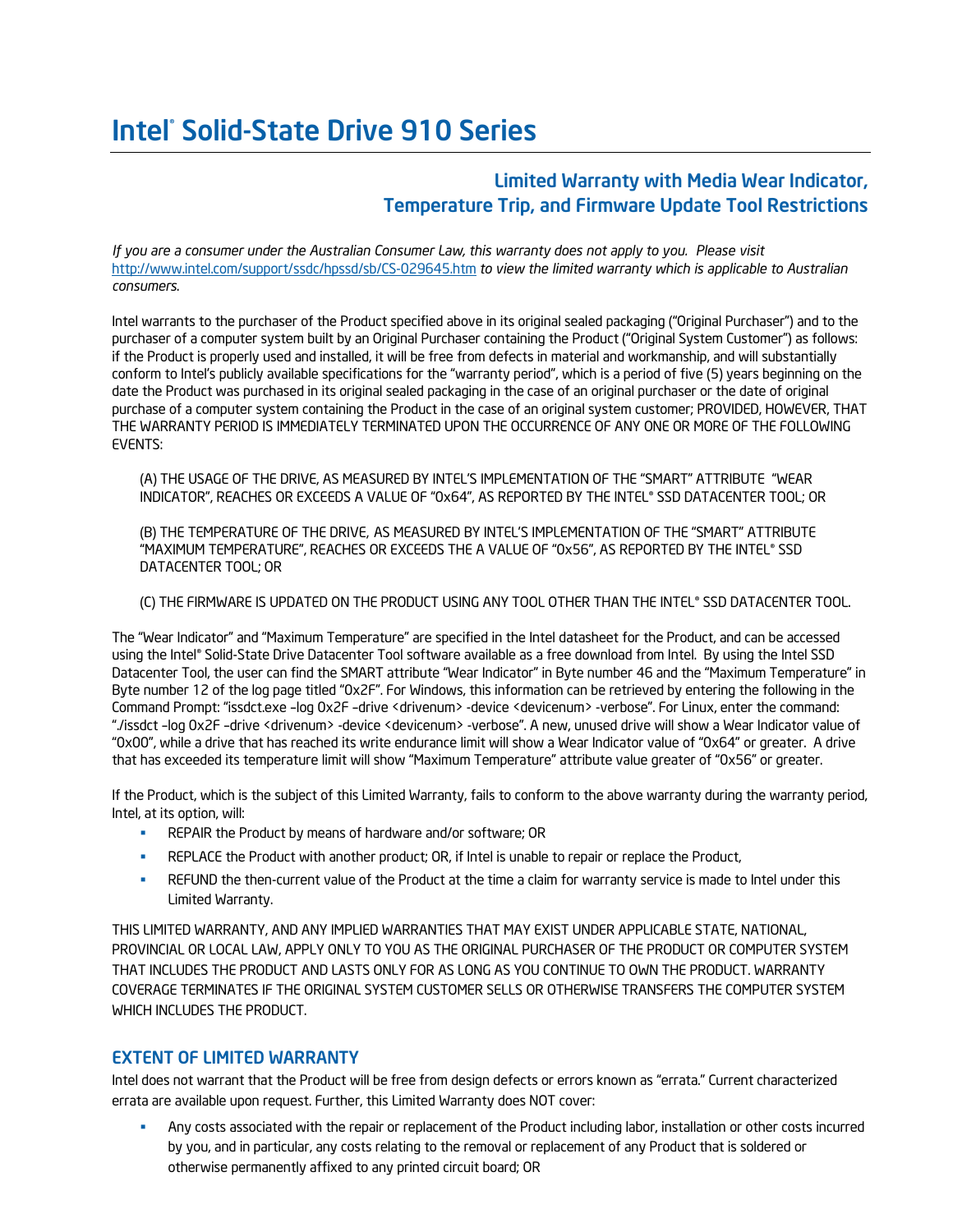

- **Damage to the Product due to external causes, including accident, problems with electrical power, abnormal electrical,** mechanical or environmental conditions, usage not in accordance with product instructions, misuse, neglect, alteration, repair, improper installation, or improper testing; OR
- Any Product which has been modified or operated outside of Intel's publicly available specifications or where the original identification markings (trademark or serial number) has been removed, altered or obliterated from the Product, or where the label or screw on the exterior of the Product is removed or broken; OR
- Any Product the usage of which has reached its write endurance limit, as measured by the SMART attribute "Wear Indicator" value of "0x64", as set forth above; OR
- Any Product the temperature of which exceeds the maximum threshold, as measured by the SMART attribute "Maximum Temperature" value of "0x55", as set forth above; OR
- **Any Product for which the firmware has been updated using any tool other than the Intel® SSD Datacenter Tool.**

# HOW TO OBTAIN WARRANTY SERVICE

To obtain warranty service for the Product (purchased in its original sealed packaging), you may contact your original place of purchase in accordance with its instructions or you may contact Intel. To request warranty service from Intel, you must contact the Intel Customer Support ("ICS") center in your region within the warranty period during normal business hours (local time), excluding holidays and return the Product to the designated ICS center. (See below for information regarding how to contact ICS in your region.) Please be prepared to provide:

- 1. Your name, mailing address, email address and telephone numbers
- 2. Proof of purchase
- 3. Model name and product identification number found on the Product
- 4. if applicable, a description of the computer system including the brand and model
- 5. An explanation of the problem

The ICS representative may need additional information from you depending on the nature of the problem. Upon ICS's verification that the Product is eligible for warranty service, you will be issued a Return Material Authorization ("RMA") number and provided with instructions for returning the Product to the designated ICS center. When you return the Product to the ICS center, you must include the RMA number on the outside of the package. Intel will not accept any returned Product without an RMA number, or that has an invalid RMA number, on the package. You must deliver the returned Product to the designated ICS center in the original or equivalent packaging, with shipping charges pre-paid (within the USA), and assume the risk of damage or loss during shipment. Freight charges and/or handling fees may apply if the Product for which you are requesting warranty services was not sold via authorized distribution in your country/Region. (For a definition of country/Region, contact the ICS center in your region or go to [www.intel.com/support.\)](http://www.intel.com/support)

Intel may elect to repair or replace the Product with either a new or reconditioned Product or components, as Intel deems appropriate. The repaired or replaced product will be shipped to you at the expense of Intel within a reasonable period of time after receipt of the returned Product by ICS. The returned Product shall become Intel's property on receipt by ICS. The replacement product is warranted under this written warranty and is subject to the same limitations and exclusions for ninety (90) days or the remainder of the original warranty period, whichever is longer. If Intel replaces the Product, the Limited Warranty period for the replacement Product is not extended.

### WARRANTY LIMITATIONS AND EXCLUSIONS

THIS WARRANTY REPLACES ALL OTHER WARRANTIES FOR THE PRODUCT AND INTEL DISCLAIMS ALL OTHER WARRANTIES, EXPRESS OR IMPLIED INCLUDING, WITHOUT LIMITATION, THE IMPLIED WARRANTIES OF MERCHANTABILITY, FITNESS FOR A PARTICULAR PURPOSE, NONINFRINGEMENT, COURSE OF DEALING AND USAGE OF TRADE. Some states (or jurisdictions) do not allow the exclusion of implied warranties so this limitation may not apply to you. ALL EXPRESS AND IMPLIED WARRANTIES ARE LIMITED IN DURATION TO THE LIMITED WARRANTY PERIOD. NO WARRANTIES APPLY AFTER THAT PERIOD. Some states (or jurisdictions) do not allow limitations on how long an implied warranty lasts, so this limitation may not apply to you.